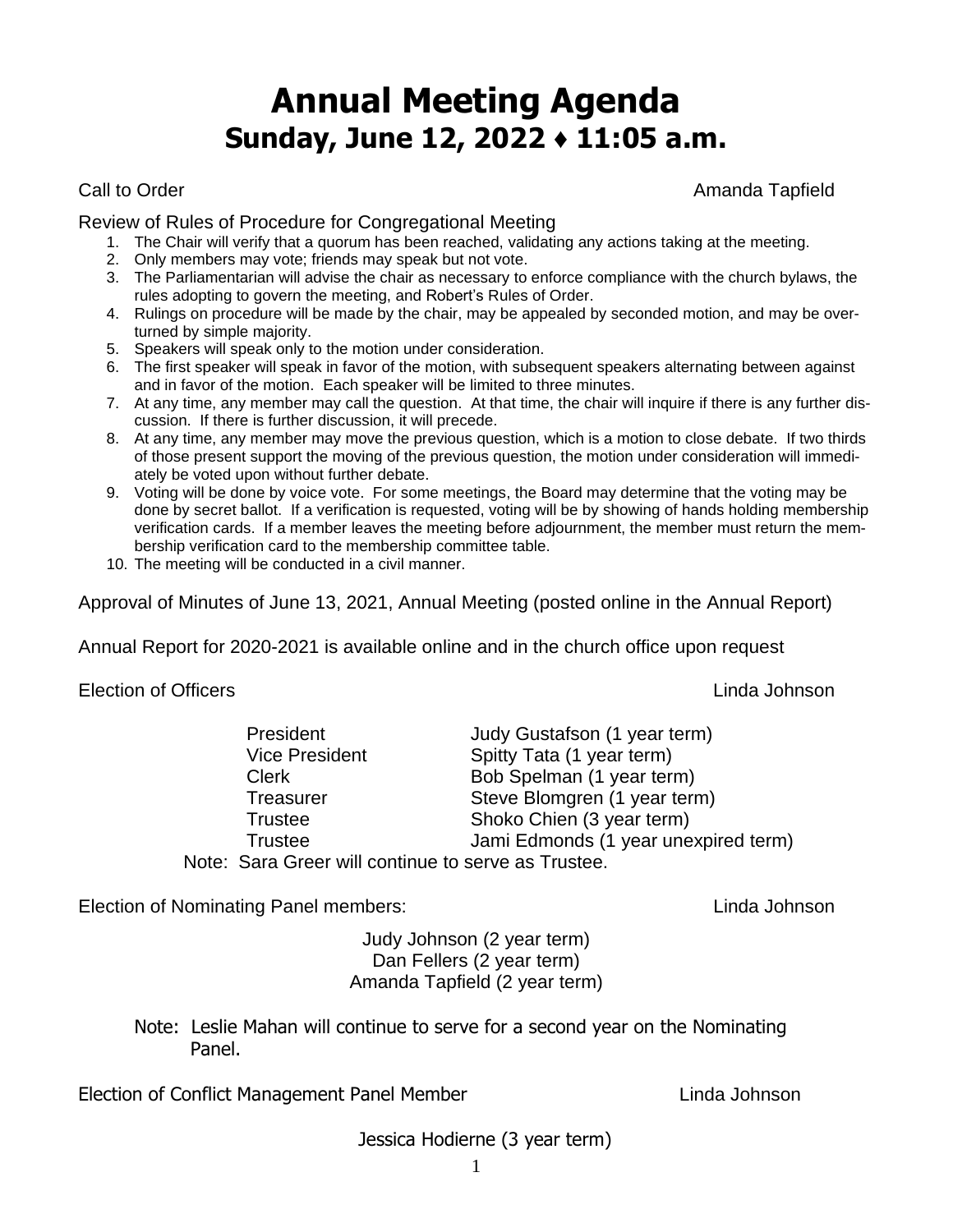Note: Matt Menze and Amy Brandon will continue to serve as members of the Conflict Management Panel

Approval of the 2021-2022 Permanent Fund Income Allocations Steve Blomgren

|          | \$3,650 (this year, for Assistant Minister position) |  |
|----------|------------------------------------------------------|--|
|          | \$21,263 (used for ongoing repairs)                  |  |
|          | \$8,450 (placed into reserve for larger projects)    |  |
|          | \$11,700 (used to subsidize Assistant Minister)      |  |
|          | \$7,100 (includes Shaheen Lecture)                   |  |
|          | \$1,400 (used for curriculum, supplies, etc).        |  |
|          | \$650 (flowers, leadership)                          |  |
| \$54,213 |                                                      |  |
|          |                                                      |  |

Approval of 2021-2022 Annual Operating Budget Teresa Wilmot

Approval of Memorial and Special Gifts proposal to repair Memorial Patio Pat Lewis *To spend up to \$14,000, from already donated funds, to replace the memorial patio and create landscaping around the patio.*

Approval of Mission and Vision

**Vision:** A loving congregation that connects with ourselves, one another, and the larger community.

**Mission:** We care for ourselves, each other, and our neighbors while taking risks acting for justice. We are continuously building an inclusive, empowered, anti-oppressive, antiracist, multicultural congregation. Our connections foster radical love for ourselves and others.

Recognitions:

Those completing terms of office Bob Spelman Bob Spelman Charles Parker Connolly Award Matthew Johnson Memorial Moment **Matthew Johnson** Twenty-Five & Fifty Year Members Matthew Johnson Unitarian Universalist of the Year Matthew Johnson

Adjournment Amanda Tapfield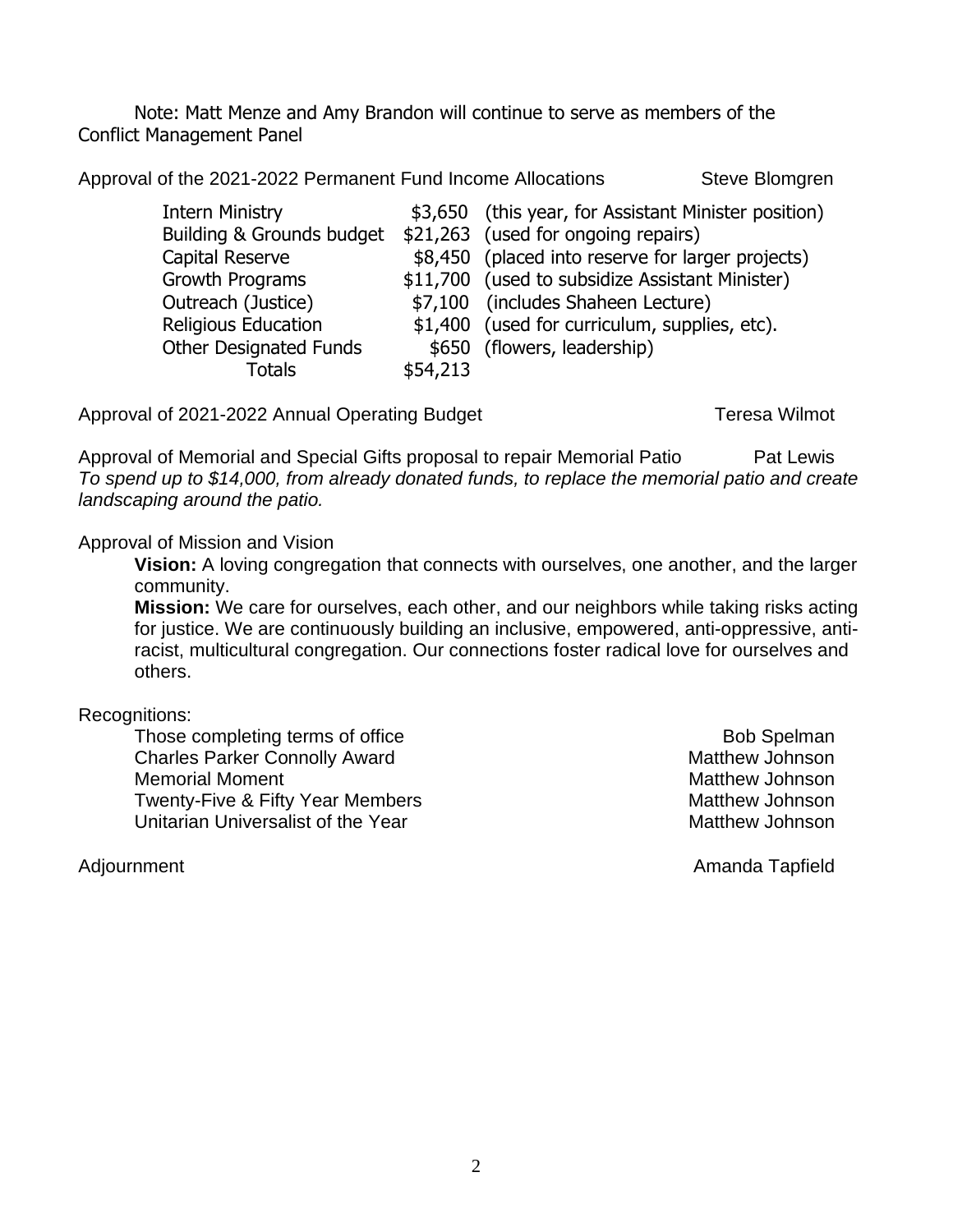# **2022-2023 Budget Key Points**

Total pledge income is projected at 374,000. This is up from 358,450 last year. **Thank you!** If you haven't made your pledge yet, it's not too late – please do so at uurockford.org. Click on "give" and then "stewardship."

Woodsong income is projected at \$85,500. The program is fully enrolled for summer and fall, with 2-day, 3-day, and 5-day options for programs. Lindsay Trank and Lauren Smith deserve much credit and thanks for making this happen.

Spectrum renewed their contract for another year, for \$44,400 in annual rent.

There is an auction, but no rummage sale in this budget.

The board set, and this budget achieves, a goal of making sure that each staff member received a 3% increase, and that every staff member was at least at the UUA minimum recommendation for their position.

We will pay our full amount, \$31,119, for our UUA Fair Share.

This budget is possible because of your generosity, our non-pledge income (mostly Woodsong and Spectrum), and because of very strong legacy giving, including the addition to our permanent funds of bequests from Shirley Henley Philon and Stuart and Evelyn Johnson.

Most of the rest of the budget is flat, with minor changes here and there. There are increases in RE lead teacher stipends and guest musicians and guest preachers, all called for by our strategic plan.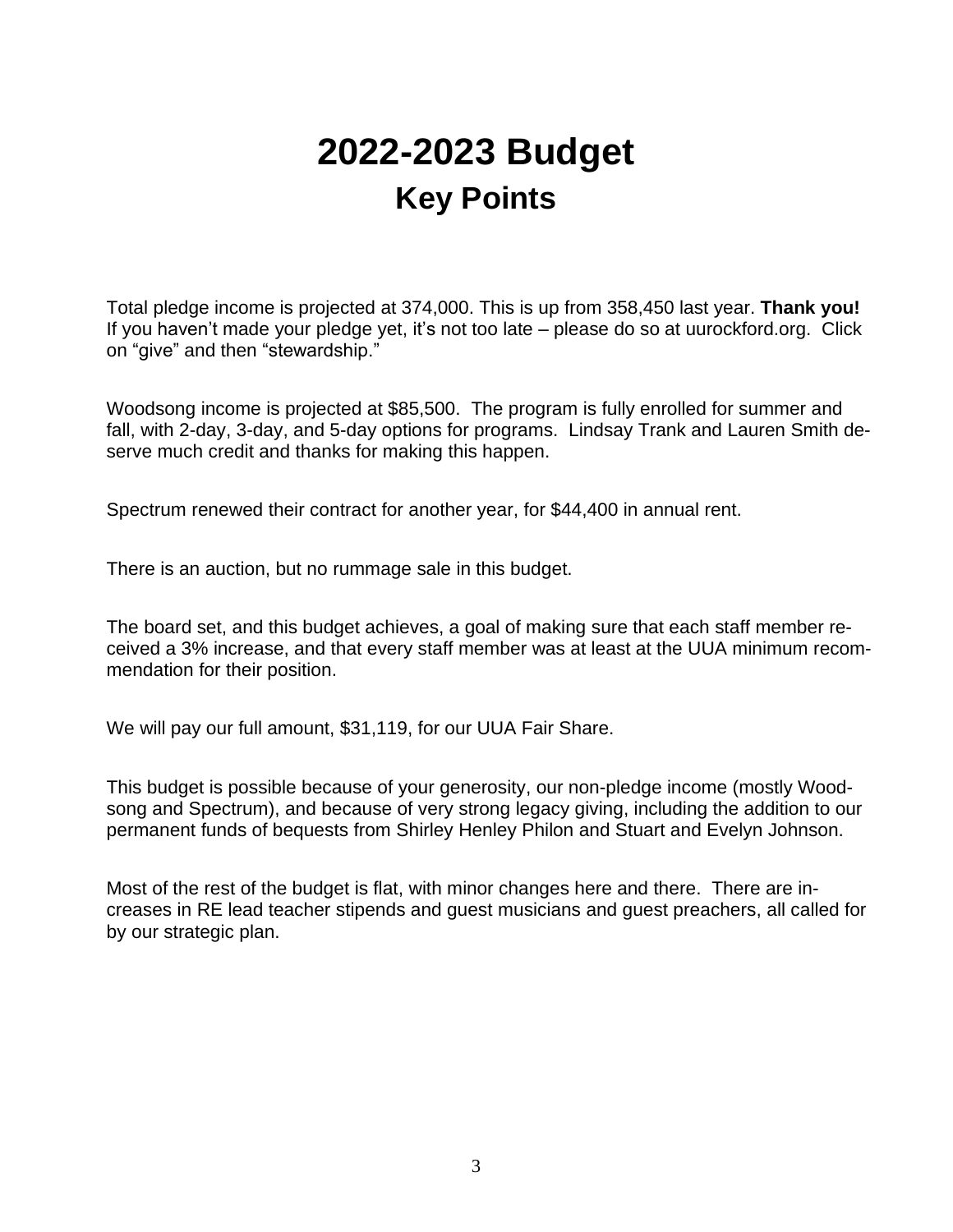## 2022-2023 Budget Summary

| <b>Income</b> |                                       |         |  |
|---------------|---------------------------------------|---------|--|
|               | Pledges                               | 374,000 |  |
|               | Misc. Income & Rentals                | 162,900 |  |
|               | <b>Fundraisers</b>                    | 12,000  |  |
|               | Church Organization Income            | 1,250   |  |
|               | Allocations of Permanent Funds Income | 54,213  |  |
|               | <b>Total Income</b>                   | 604,363 |  |
|               |                                       |         |  |

### **Expenses**

| <b>Staff Salary &amp; Benefits</b> |                                          |         |
|------------------------------------|------------------------------------------|---------|
|                                    | Minister Salary (and Housing)            | 103,000 |
|                                    | Minister Benefits and Other Expenses     | 44,771  |
|                                    | Dir. of Religious Education Salary       | 53,841  |
|                                    | Dir. of Religious Education Benefits/etc | 21,637  |
|                                    | <b>Music Director Salary</b>             | 39,926  |
|                                    | Music Director Benefits/Other            | 9,941   |
|                                    | <b>Assistant Minister Salary</b>         | 32,964  |
|                                    | Assistant Minister Benefits/etc          | 11,811  |
|                                    | <b>Office Manager Salary</b>             | 32,300  |
|                                    | <b>Office Manager Benefits</b>           | 6,524   |
|                                    | RE Assist / Woodsong CoDirector Salary   | 30,178  |